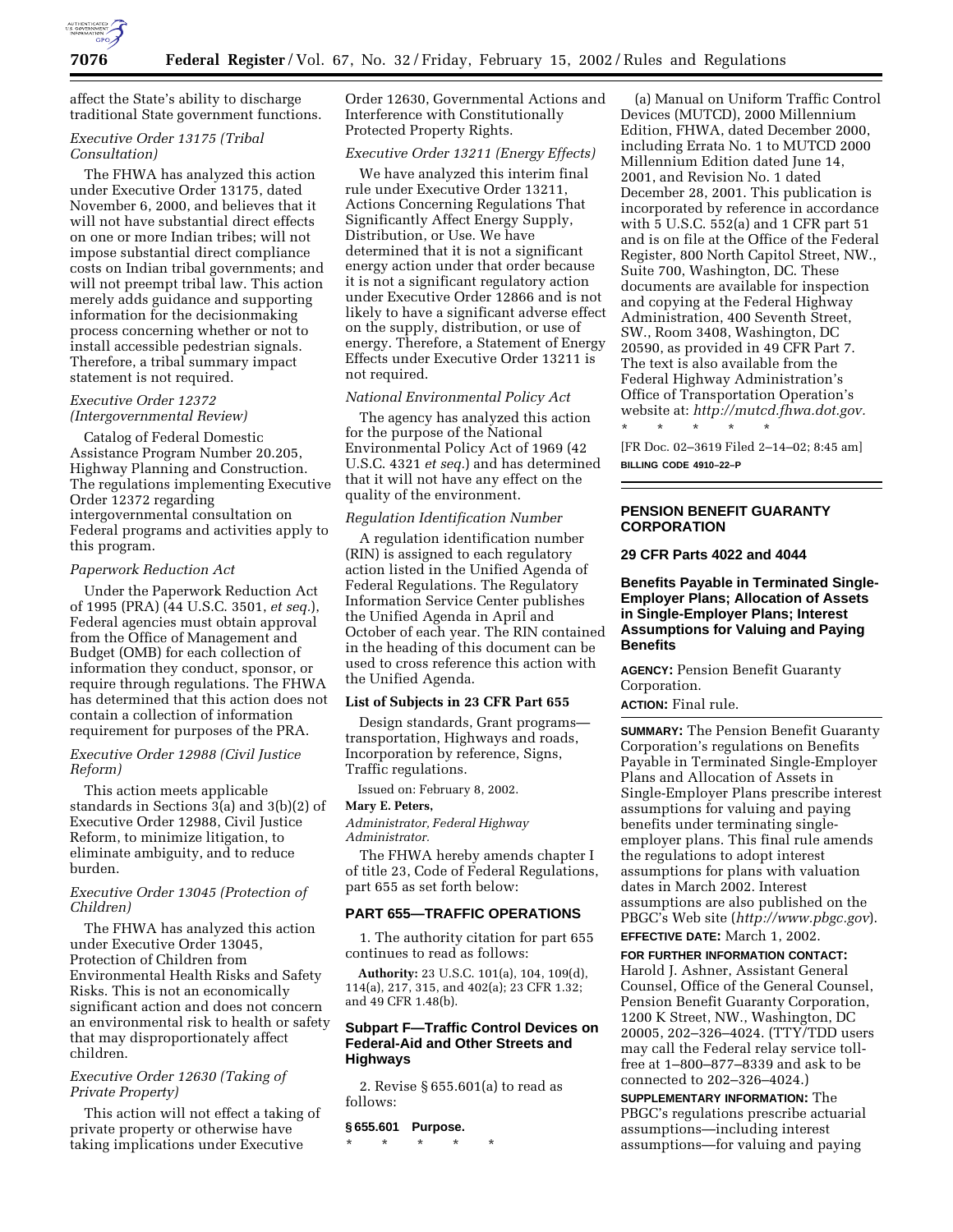plan benefits of terminating singleemployer plans covered by title IV of the Employee Retirement Income Security Act of 1974. The interest assumptions are intended to reflect current conditions in the financial and annuity markets.

Three sets of interest assumptions are prescribed: (1) A set for the valuation of benefits for allocation purposes under section 4044 (found in Appendix B to part 4044), (2) a set for the PBGC to use to determine whether a benefit is payable as a lump sum and to determine lump-sum amounts to be paid by the PBGC (found in Appendix B to part 4022), and (3) a set for private-sector pension practitioners to refer to if they wish to use lump-sum interest rates determined using the PBGC's historical methodology (found in Appendix C to part 4022).

Accordingly, this amendment (1) adds to Appendix B to part 4044 the interest assumptions for valuing benefits for allocation purposes in plans with valuation dates during March 2002, (2) adds to Appendix B to part 4022 the interest assumptions for the PBGC to use for its own lump-sum payments in plans with valuation dates during March 2002, and (3) adds to Appendix C to part 4022 the interest assumptions for private-sector pension practitioners to refer to if they wish to use lump-sum interest rates determined using the PBGC's historical methodology for valuation dates during March 2002.

For valuation of benefits for allocation purposes, the interest assumptions that the PBGC will use (set forth in

Appendix B to part 4044) will be 5.60 percent for the first 25 years following the valuation date and 4.25 percent thereafter. These interest assumptions are represent a decrease (from those in effect for February 2002) of 0.20 percent for the first 25 years following the valuation date and are otherwise unchanged.

The interest assumptions that the PBGC will use for its own lump-sum payments (set forth in Appendix B to part 4022) will be 4.50 percent for the period during which a benefit is in pay status, and 4.00 percent during any years preceding the benefit's placement in pay status. These interest assumptions represent a decrease (from those in effect for February 2002) of 0.25 percent for the period during which a benefit is in pay status and are otherwise unchanged.

For private-sector payments, the interest assumptions (set forth in Appendix C to part 4022) will be the same as those used by the PBGC for determining and paying lump sums (set forth in Appendix B to part 4022).

The PBGC has determined that notice and public comment on this amendment are impracticable and contrary to the public interest. This finding is based on the need to determine and issue new interest assumptions promptly so that the assumptions can reflect, as accurately as possible, current market conditions.

Because of the need to provide immediate guidance for the valuation and payment of benefits in plans with valuation dates during March 2002, the PBGC finds that good cause exists for making the assumptions set forth in this amendment effective less than 30 days after publication.

The PBGC has determined that this action is not a ''significant regulatory action'' under the criteria set forth in Executive Order 12866.

Because no general notice of proposed rulemaking is required for this amendment, the Regulatory Flexibility Act of 1980 does not apply. See 5 U.S.C. 601(2).

### **List of Subjects**

#### *29 CFR Part 4022*

Employee benefit plans, Pension insurance, Pensions, Reporting and recordkeeping requirements.

# *29 CFR Part 4044*

Employee benefit plans, Pension insurance, Pensions.

In consideration of the foregoing, 29 CFR parts 4022 and 4044 are amended as follows:

# **PART 4022—BENEFITS PAYABLE IN TERMINATED SINGLE-EMPLOYER PLANS**

1. The authority citation for part 4022 continues to read as follows:

**Authority:** 29 U.S.C. 1302, 1322, 1322b, 1341(c)(3)(D), and 1344.

2. In appendix B to part 4022, Rate Set 101, as set forth below, is added to the table. (The introductory text of the table is omitted.)

# **Appendix B to Part 4022—Lump Sum Interest Rates for PBGC Payments**

| Rate set | For plans with a valuation date |              | Immediate an-           | Deferred annuities (percent) |      |      |                |                |  |  |
|----------|---------------------------------|--------------|-------------------------|------------------------------|------|------|----------------|----------------|--|--|
|          | On or after                     | Before       | nuity rate<br>(percent) |                              | 12   |      | n <sub>1</sub> | n <sub>2</sub> |  |  |
|          |                                 |              |                         |                              |      |      |                |                |  |  |
| 101      | $3 - 1 - 02$                    | $4 - 1 - 02$ | 4.50                    | 4.00                         | 4.00 | 4.00 |                |                |  |  |

3. In appendix C to part 4022, Rate Set 101, as set forth below, is added to the table. (The introductory text of the table is omitted.)

| Appendix C to Part 4022—Lump Sum Interest Rates for Private-Sector Payments |  |
|-----------------------------------------------------------------------------|--|
|-----------------------------------------------------------------------------|--|

| Rate set | For plans with a valuation date |               | Immediate an-<br>nuity rate | Deferred annuities (percent) |      |      |                |                |  |  |
|----------|---------------------------------|---------------|-----------------------------|------------------------------|------|------|----------------|----------------|--|--|
|          | On or after                     | <b>Before</b> | (percent)                   |                              |      |      | n <sub>1</sub> | n <sub>2</sub> |  |  |
|          |                                 |               |                             |                              |      |      |                |                |  |  |
| 101      | $3 - 1 - 02$                    | $4 - 1 - 02$  | 4.50                        | 4.00                         | 4.00 | 4.00 |                |                |  |  |

### **PART 4044—ALLOCATION OF ASSETS IN SINGLE-EMPLOYER PLANS**

4. The authority citation for part 4044 continues to read as follows: